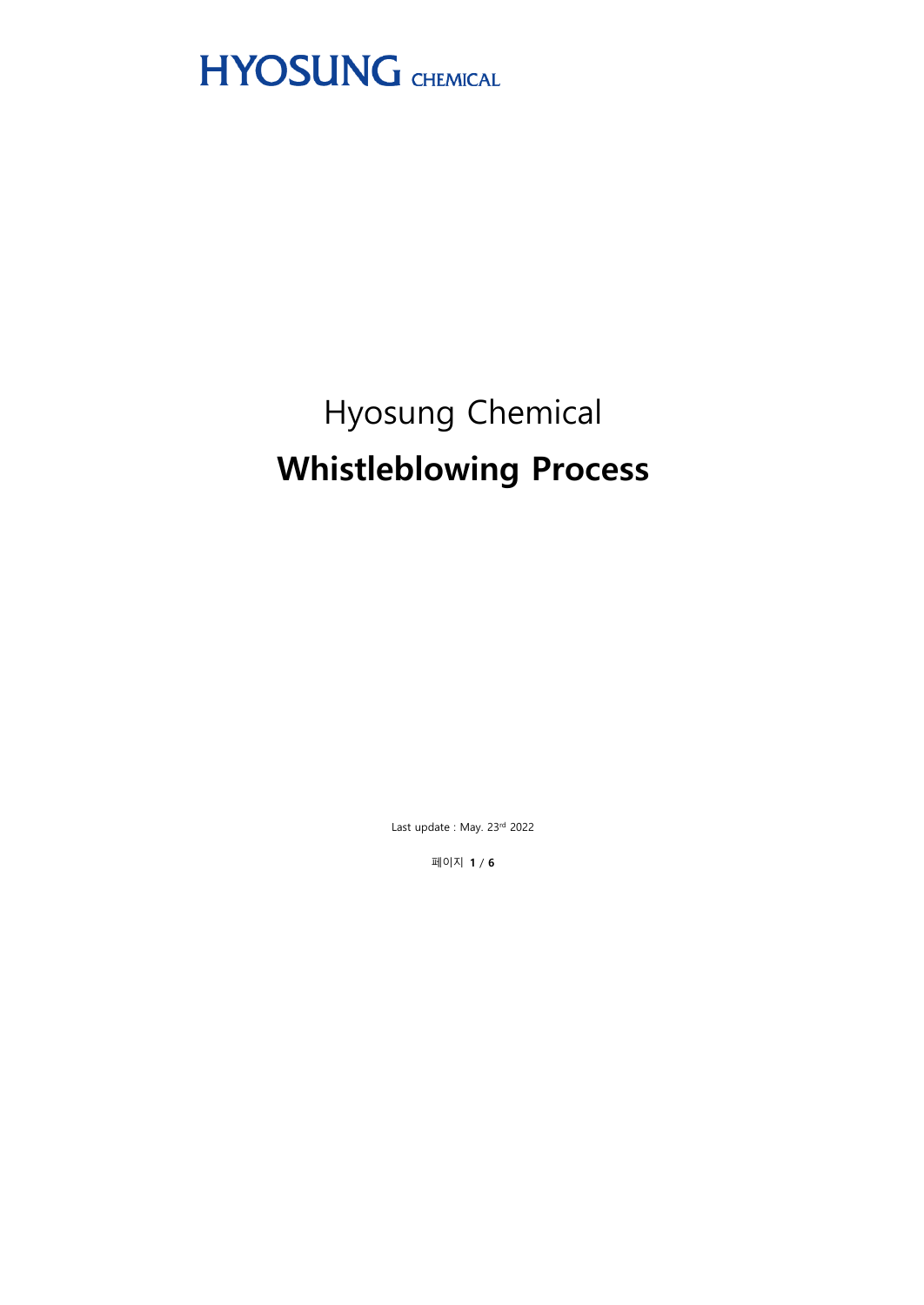# **Contents**

| Scope of Target- |  |
|------------------|--|
|                  |  |
|                  |  |
|                  |  |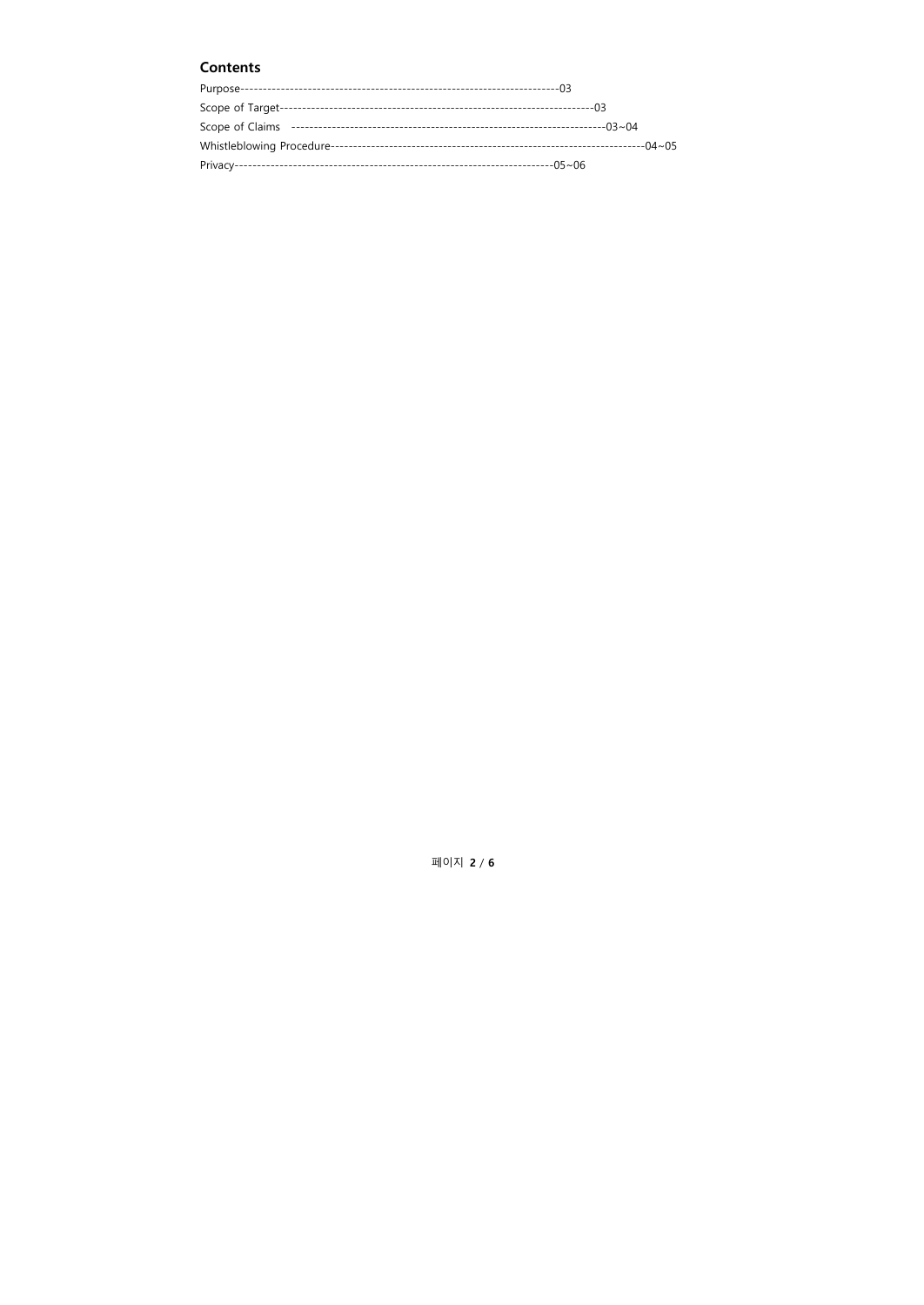### 1. Purpose

1) Hyosung Chemical Co., Ltd.(here in after the "Company")strives to comply with law and regulations, eliminate unfair infringement of rights of both employees and stakeholders, and contribute to the establishment of a sound transaction order.

2) The purpose of the Whistleblowing Process is to enable employees of the Company (as defined below) who observe an unethical or improper practice (whether or not a violation of law, including but not limited to violation of internal regulations, potential fraud, corruption or other serious wrongdoings and irregularities), to approach the 'Whistleblowing Center' without necessarily informing their superiors and without revealing their identity; provided however that in case the Whistleblower's identity is provided, Hyosung Chemical's Code of Ethics, Code of Ethics Practice Guidelines, Human Rights Policy and Principles shall ensure full protection of such identity.

3) This process governs reporting and investigation of allegations of improper activities. In all instances, we determine when the circumstances warrant an investigation and, in conformity with the policy and applicable laws and regulations, the appropriate investigative process to be employed.

4) The reporting and investigation of allegations of improper activities under this Whistleblowing process may imply the processing of personal data within the meaning of Audit regulations or any other data privacy regulation. Where personal data will be processed, this will be done in accordance with relevant privacy law and the Company's Personal Data Protection regulations.

## 2. Scope of Target

1) Not only employees of the Company but also the companies or people who are not employees but act on behalf of Hyosung Chemical Co., Ltd.(i.e. sub-contractors)

#### 3. Scope of Claims

1) Any violation of HC's Code of Ethics and other violations made by the Company's employees that require reporting including but not restricted to:

1)-1. Violation of HC's Code of Ethics and related laws4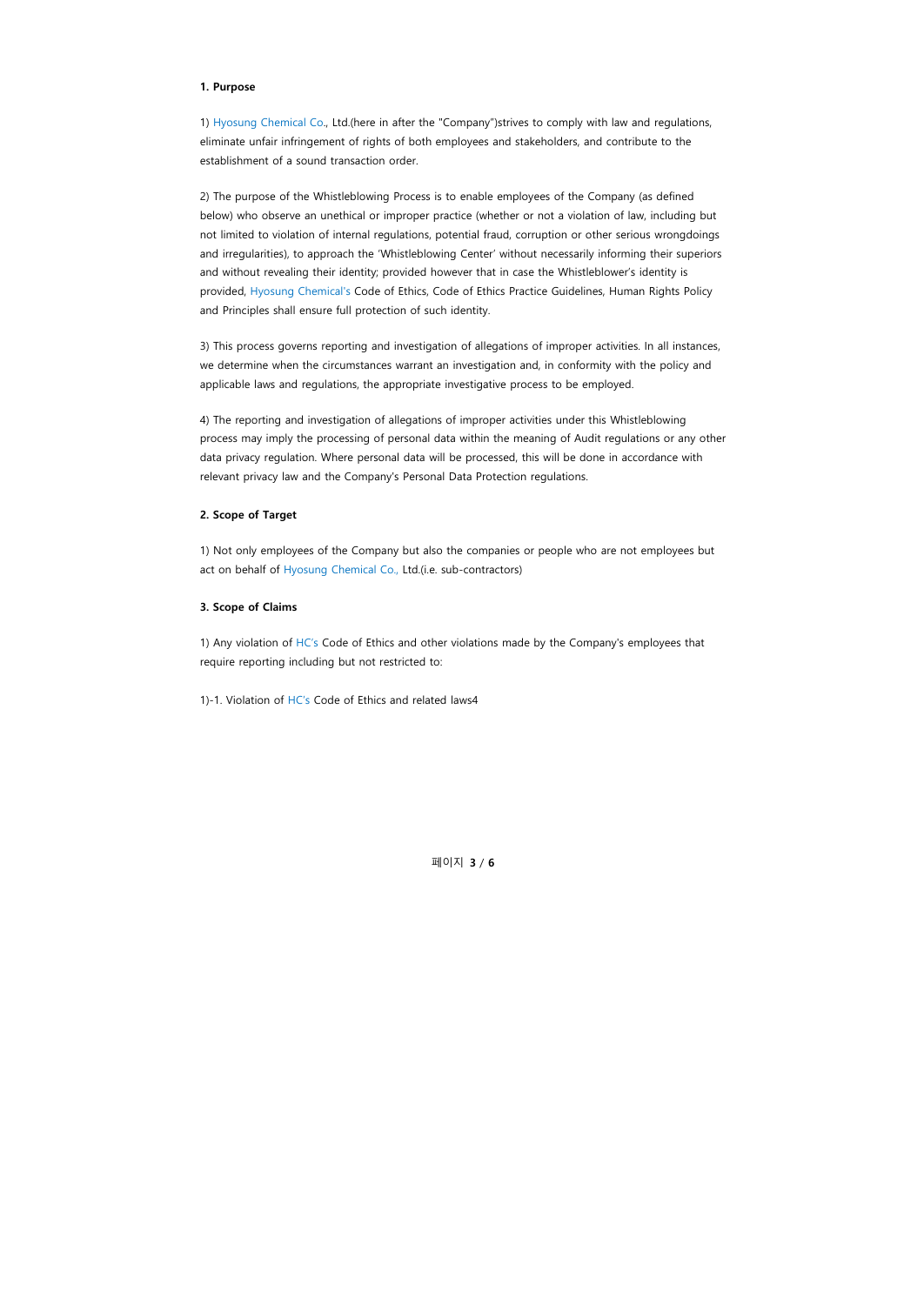- 1)-2. Corruptions such as demand for and or receipt of money/compensations
- 1)-3. Fair trade violations and other business related complaints
- 1)-4. Workplace harassment
- 1)-5. Employee grievance
- 1)-6. Child and or forced labor
- 1)-7. Human rights violations
- 1)-8. Lack of transparency in selecting suppliers
- 1)-9. Supplier grievances
- 1)-10. Illegal and improper use of company assets
- 1)-11. Manipulation of documents and or false reporting
- 1)-12. Information security breaches
- 1)-13. Other illegal and unfair matters

# 4. Whistleblowing Procedure

1) A disclosure may be reported to the Whistleblowing Process through any of the channels mentioned below.

1)-1. Through the following link (Hyosung Chemical Website) http://www.hyosungchemical.com/kr/others/report\_index.do

1)-2. By email to C-audit@hyosung.com

2) When a whistleblowing is submitted, a registration e-mail is sent to the person in charge, and at the same time, a report registration completion e-mail is sent to the whistleblower.

3) Upon the assessment of the necessity to investigate, the matter is either replied to the whistleblower as "not applicable for investigation" in case it is not eligible for investigation, or sent to the designated personal for investigation.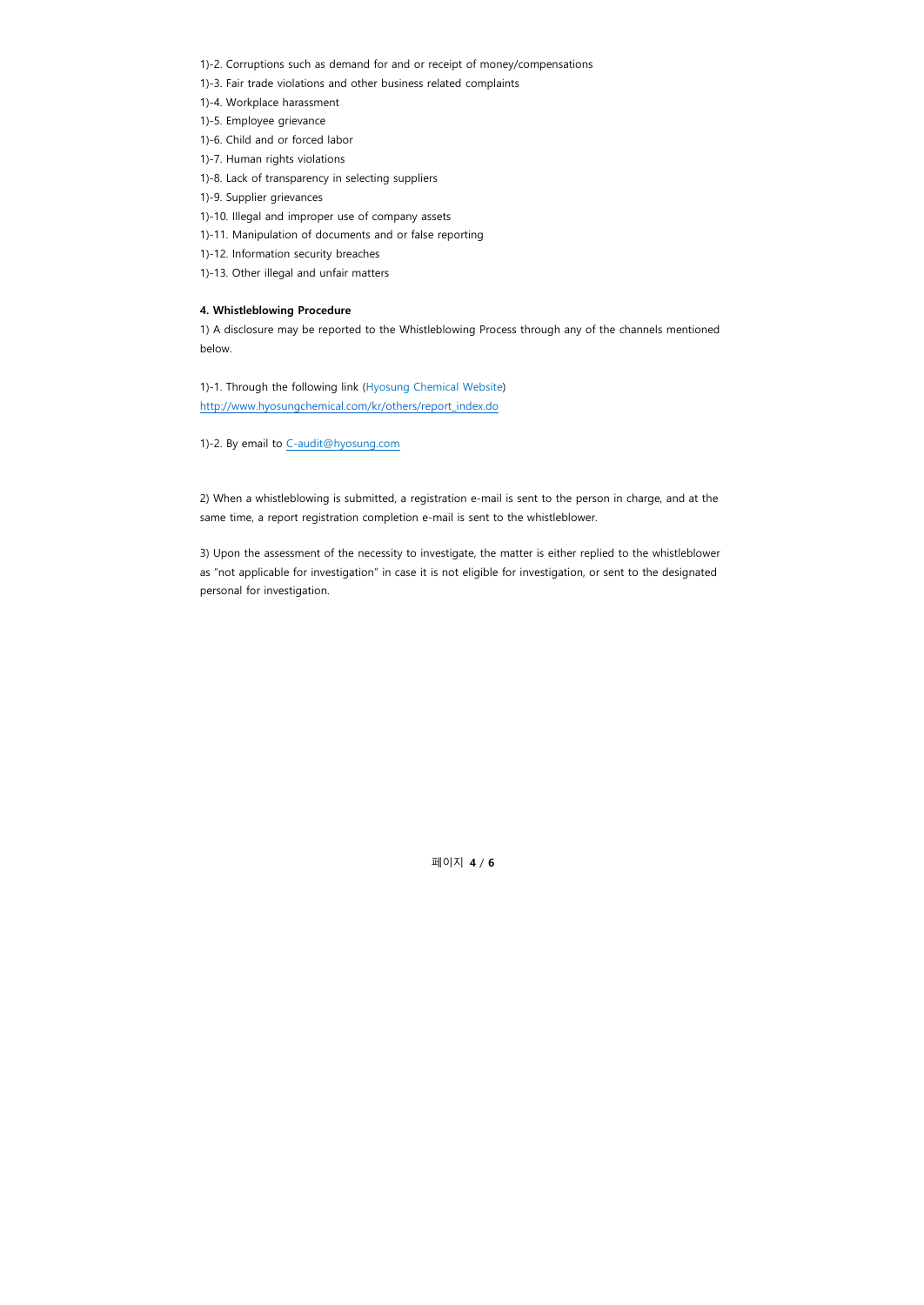4) The investigation is completed through objective fact relevance checking. The Subject is not to interfere with the investigation. Evidence shall not be withheld, destroyed or tampered with, and witnesses shall not be influenced, coached or intimidated. Any such actions shall be liable for disciplinary proceedings.

5) The person in charge of the investigation submits, report on the investigation results along with the evidence to the Whistleblowing Center upon which the decision to take disciplinary actions will be made.

6) The case shall be closed when the internal disciplinary actions are finalized according to the internal regulations. If necessary, legal action will be taken and then closed.

7) When the informant reports in real name and requests the result feedback expressly, the result of treatment shall be advised to the disclosure unless the legal right and interest of the company are prejudiced. Also it enables to check the progress after anonymous reporting.

### 5. Privacy

1) Hyosung Chemical Co. protects and supports informants based on code of ethics, code of ethics guidelines for practice and human rights policy and principle.

2) To invigorate reporting, we protect informants through secret guarantee, disadvantage prohibition, liability reduction.

3) Reporting Center do not disclose any information without the informant's consent and thoroughly protect the reporting information about related stakeholders.

4) We provide protection to all those who cooperated in the investigation (i.e. make statements or testimony, provide proofs and data, etc.)

5) In case the whistleblower or the person who cooperated face disadvantage due to reporting, they may request for correction and protection. Then the company shall take all measures to minimize the disadvantage.

6) In cases of voluntary reporting, the reporter may be lessened of his punishment despite of his wrong doings.

7) If and when (further) processing any personal data, the Whistleblowing Center shall apply